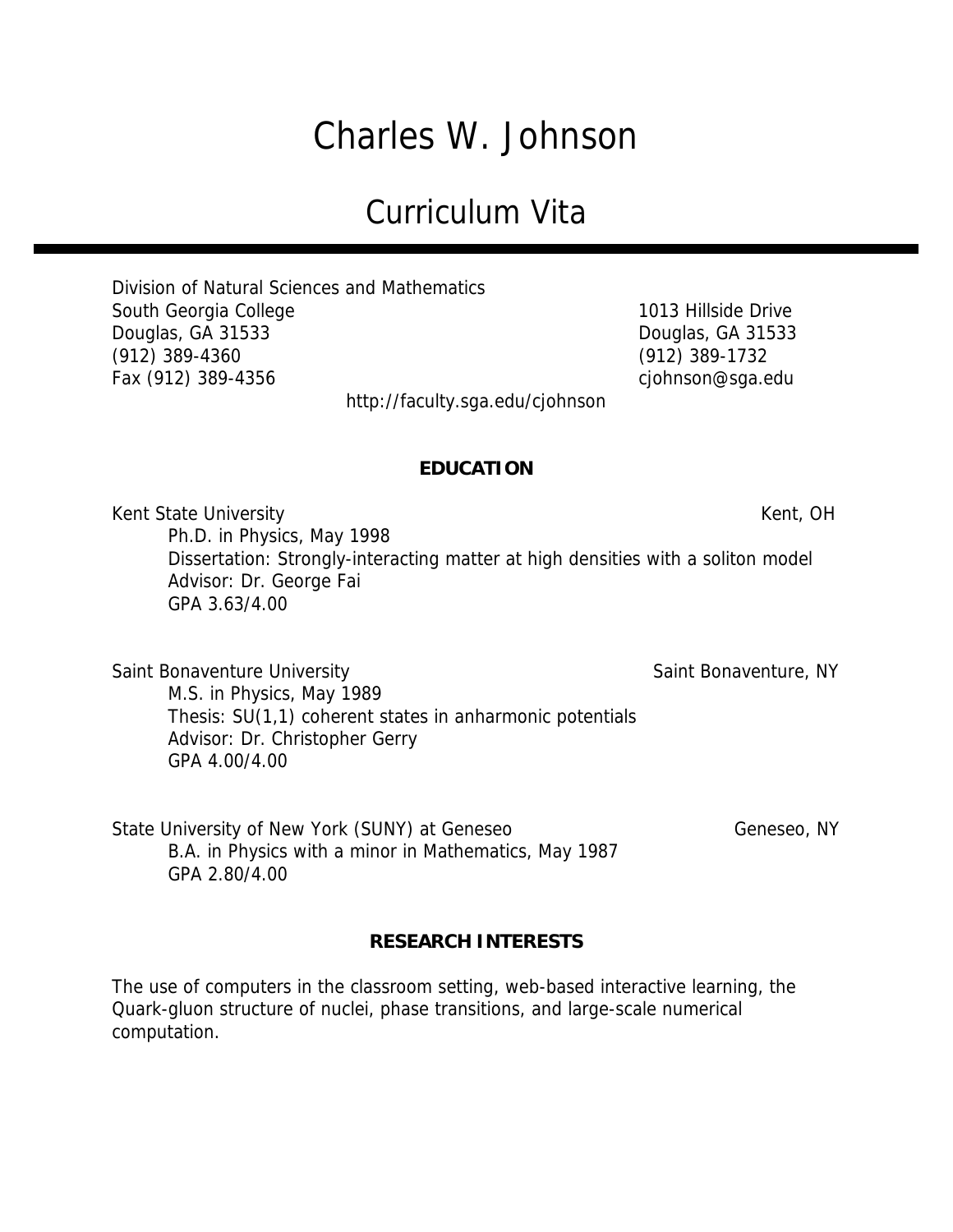#### **ADMINISTRATIVE EXPERIENCE**

#### **South Georgia College**

Chairperson, Division of Natural Sciences and Mathematics 2005

#### **TEACHING EXPERIENCE**

#### **Associate Professor of Physics, South Georgia College**

#### Introductory Physics I and the set of the 1998-present

The first in a two-semester sequence physics course for non-majors. Responsibilities include both lecture and laboratory. Developed PowerPoint presentations for the lecture, class demonstrations, and an extensive class Web page that includes homework solutions, examples from class, and practice tests. I have also have developed some computer-based labs.

#### Introductory Physics II 1998-present

The second in a two-semester sequence physics course for non-majors. Responsibilities include both lecture and laboratory. Developed PowerPoint presentations for the lecture, class demonstrations, and an extensive class Web page that includes homework solutions, examples from class, and practice tests.

#### Principles of Physics I 1998-present

The first in a two-semester sequence physics course for majors. Responsibilities include both lecture and laboratory. Developed PowerPoint presentations for the lecture, class demonstrations, and an extensive class Web page that includes homework solutions, examples from class, and practice tests. I have also developed some computer based-labs.

#### Principles of Physics II 1998-present

The second in a two-semester sequence physics course for majors. Responsibilities include both lecture and laboratory. Developed PowerPoint presentations for the lecture, class demonstrations, and an extensive class Web page that includes homework solutions, examples from class, and practice tests.

#### Principles of Physics I and Lab (on-line) 2002-present

An introductory course which will include material from mechanics, thermodynamics and waves. Elementary differential calculus will be used. This course is offered though the University System of Georgia eCore program.

#### Principles of Physics II and Lab (on-line) 2003-present

The second in a two-semester sequence physics course for majors which will include material form electromagnetism, optics, and modern physics. Elementary differential and integral calculus will be used. Elementary differential calculus will be used. This course is offered though the University System of Georgia eCore program.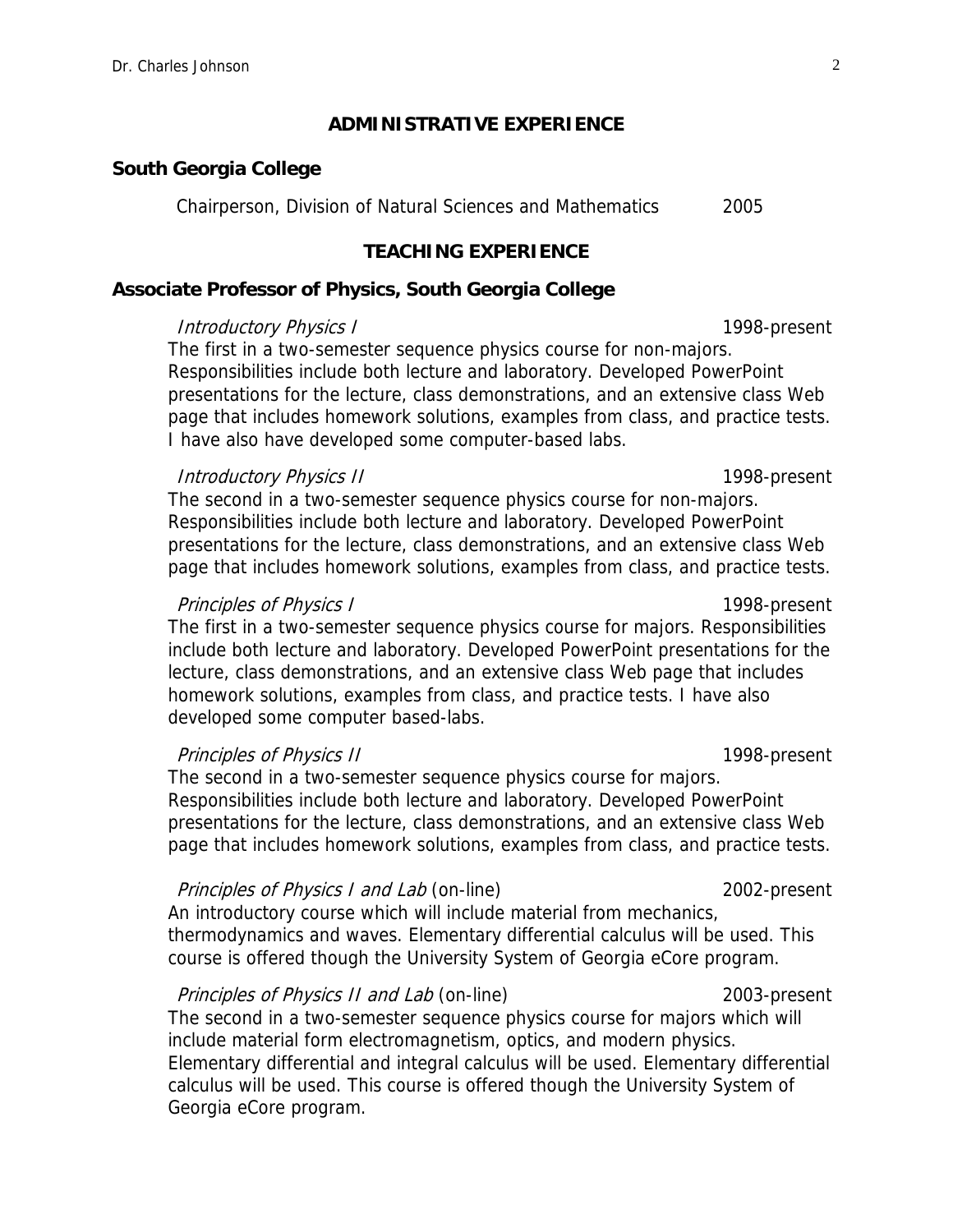Science for Early Childhood Education Teachers 2003-present Basic information about biology, chemistry, and the physical sciences including astronomy, geology, and physics for early childhood education majors. The course provides an integrated view of the role of the biological, chemical and physical sciences in understanding the natural world. Coordinated laboratory activities are an integral part of the course. Developed PowerPoint presentations for the lecture, class demonstrations, and an extensive class Web page.

Foundations of Physical Science 1998-present A survey course covering the basic principles underlying physical phenomena. Developed PowerPoint presentations for the lecture, class demonstrations, and an extensive class Web page that includes homework solutions, examples from class, and self-grading practice tests.

Laboratory for Foundations of Physical Science 1998-present A laboratory course to augment and support Foundations of Physical Science. Developed some computer-based laboratories.

Introduction to the Universe 2000-2002 A survey course covering the basics of astronomy. Topics range from the history of astronomy to the birth of the universe. Developed PowerPoint presentations for the lecture, class demonstrations, and an extensive class Web page that includes homework answers, notes from class, and practice tests.

#### Laboratory for Introduction to the Universe 2000-2002

A laboratory course to augment and support Introduction to the Universe.

#### Astronomy of the Solar System 2002-present

The study of the sun and stars, their physical properties and evolution, interstellar matter, star clusters, our galaxy and other galaxies, and the origin and evolution of the universe. Developed PowerPoint presentations for the lecture, class demonstrations, and an extensive class Web page that includes homework answers, notes from class, and practice tests.

## Laboratory for Astronomy of the Solar System 2002-present

A laboratory course to augment and support Astronomy of the Solar System.

Stellar and Galactic Astronomy 2003-present A survey course covering the solar system. Topics range from the history of astronomy to the search for extraterritorial life. Developed PowerPoint presentations for the lecture, class demonstrations, and an extensive class Web page that includes homework answers, notes from class, and practice tests.

Laboratory for Stellar and Galactic Astronomy 2003-present A laboratory course to augment and support Stellar and Galactic Astronomy.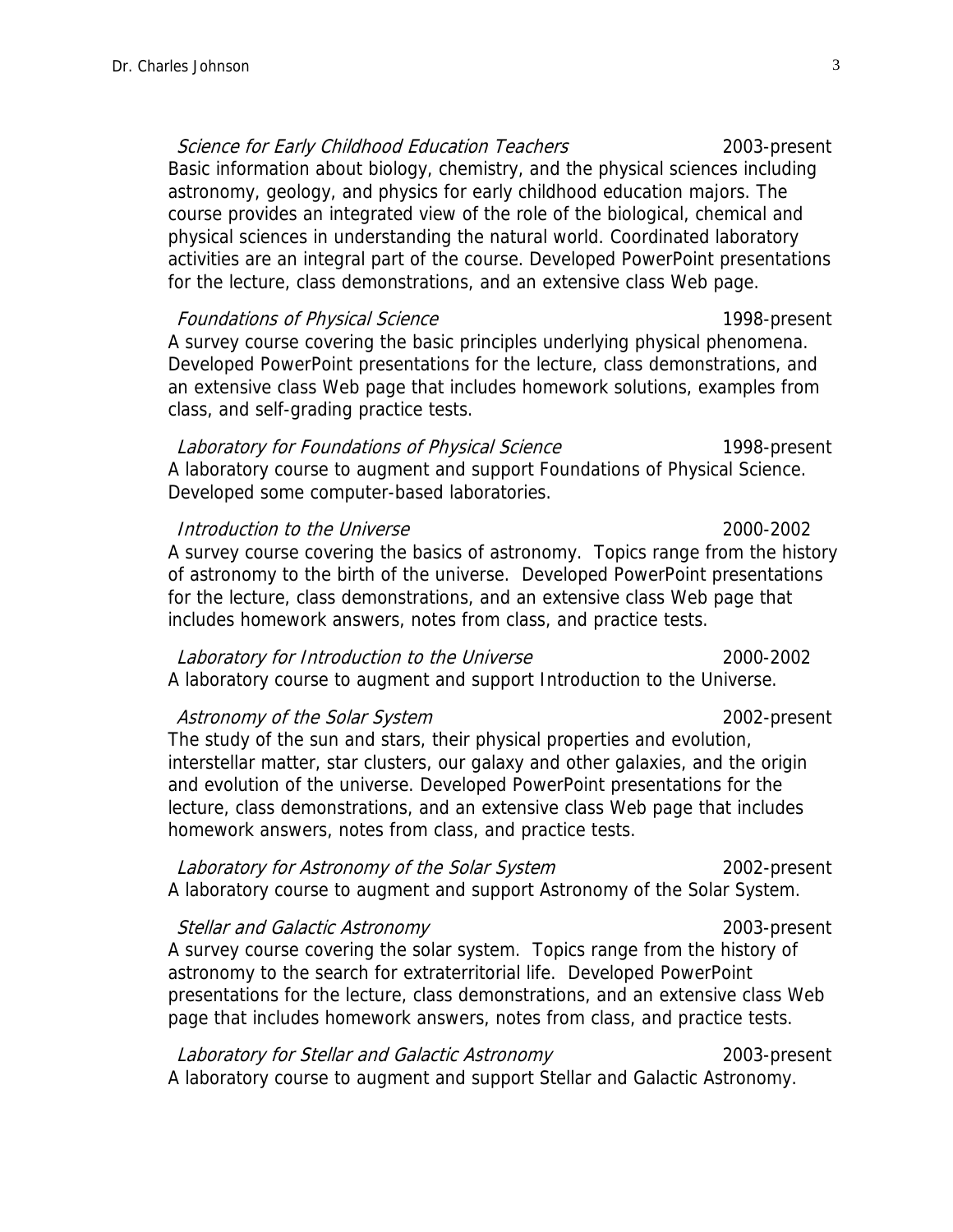College Algebra 2000-present

This course is a functional approach to algebra that incorporates the use of appropriate technology. Developed PowerPoint presentations and an extensive class Web page that includes homework solutions and class examples.

#### Mathematical Modeling 1999-2005

This course is an introduction to mathematical modeling using graphical, numerical, and symbolic, and verbal techniques to describe real-world data and phenomena. Developed PowerPoint presentations and an extensive class Web page that includes homework solutions and class examples.

# **Part Time Instructor, Kent State University**

#### Physical Science 2008 and 2009 1994-1998

A survey course covering the basic principles underlying physical phenomena with up to 90 students. Developed overhead transparencies for lectures, a class homepage, in-class demonstrations, homework sets, and exams.

# **Teaching Assistant, Kent State University**

#### College Physics I 1992-1994

Taught three recitations per semester for a non-calculus-based physics course. Responsibilities included grading the homework, creating and grading quizzes, and helping students during office hours.

University Physics I and II 1991-1992

Taught three labs per semester for calculus-based physics courses. Responsibilities included helping students set up and perform labs, and grading lab reports.

# **Teaching Assistant, Saint Bonaventure University**

#### University Physics I and II 1987-1989

Taught lab for a calculus-based physics course. Responsibilities included designing and setting up labs, helping students perform labs, and grading lab reports.

# **Teaching Assistant, SUNY at Geneseo**

#### Astronomy I 1985-1987

Taught lab for an introductory astronomy course. Responsibilities included lecturing about important concepts, helping students perform labs, and grading lab reports.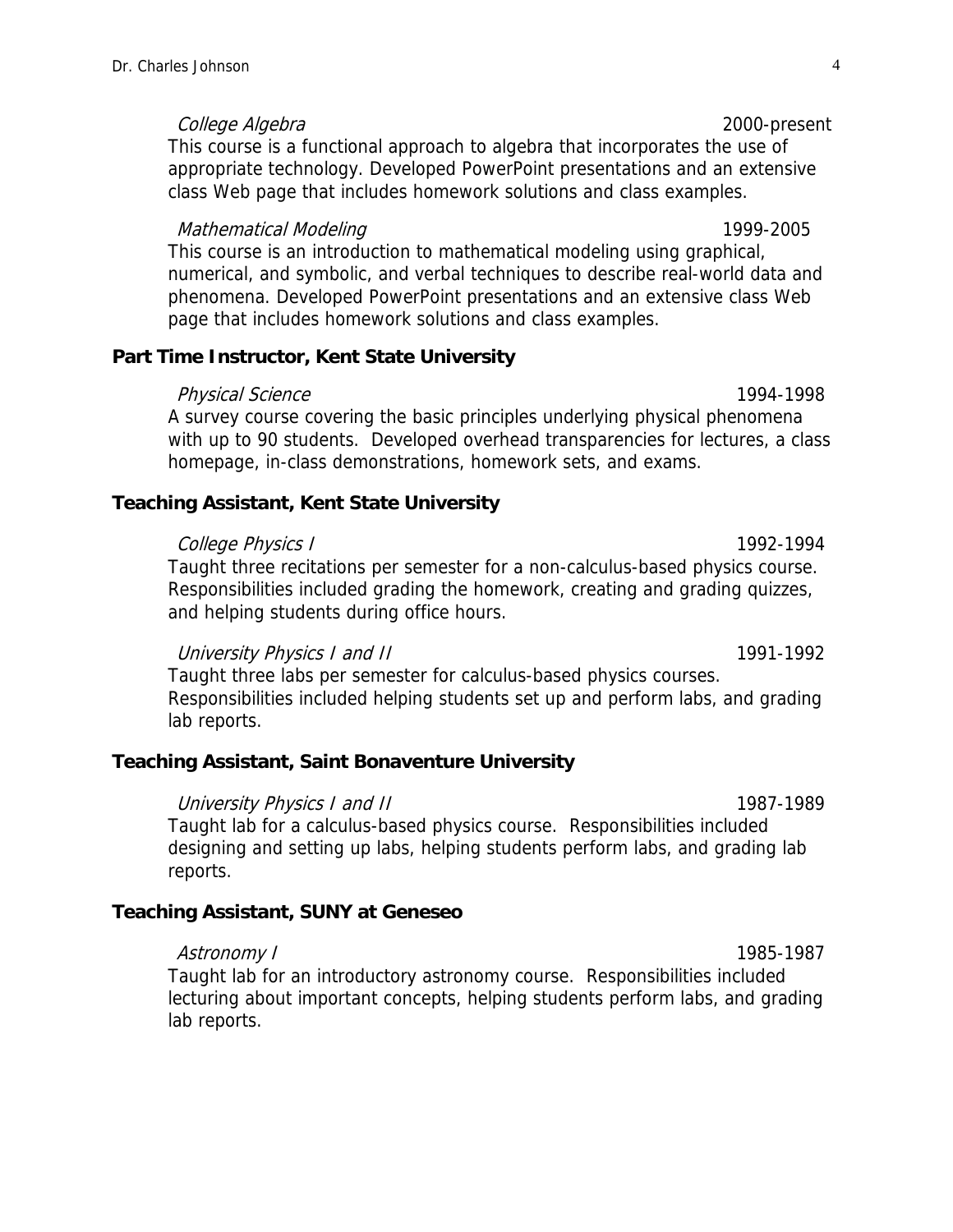# **EDUCATIONAL PROJECTS**

Selected as a member of the teams to develop the online Principles of Physics I and II courses for the University System of Georgia's eCore program. This process consisted of writing on-line content for lessons, and developing and writing on-line and at home labs.

# **PRESENTATIONS**

PRS and Streaming Video

C. Johnson and L. Watford, "Southeastern Scholarship Conference on E-Learning", Macon State College, Georgia (2005).

Socrates Goes Wireless (Using streaming video and PRS in the classroom) C. Johnson and L. Watford, "Teaching Matters: Tradition, Innovation, and the Making of Students", Gordon College, Georgia (2005).

Streaming Laboratory and Class Instruction Cheaply over the Internet, C. Johnson and L. Watford, League for Innovation in the Community College conference on information technology, Tampa, Florida (2004).

Using Streaming Media to Provide Classroom and Laboratory Instruction over the Internet,

C. Johnson and L. Watford, Teaching Matters conference, Gordon College, Georgia (2003).

Using Streaming Media to Provide Laboratory Instruction Over the Internet, C. Johnson, League for Innovation in the Community College conference on information technology, Minneapolis, Minnesota (2001).

Using Streaming Media to Provide Laboratory Instruction Over the Internet, C. Johnson, poster session at The Teaching of Science: New Approaches, Kennesaw State University, Georgia (2001).

Video Internet Resources for Physical Science Labs, C. Johnson, Two-Year College Physics Teachers Region 11, Macon State College, Georgia (2000).

Computer use in the classroom-Two applications, C. Johnson, Two-Year College Physics Teachers Region 11, Waycross College, Georgia (1999).

High-density nuclear matter in terms of individually confining solitons, C. Johnson and G. Fai, poster session at the Sixth International Conference on Nucleus-Nucleus Collisions, Gatlinburg Tennessee, (1997).